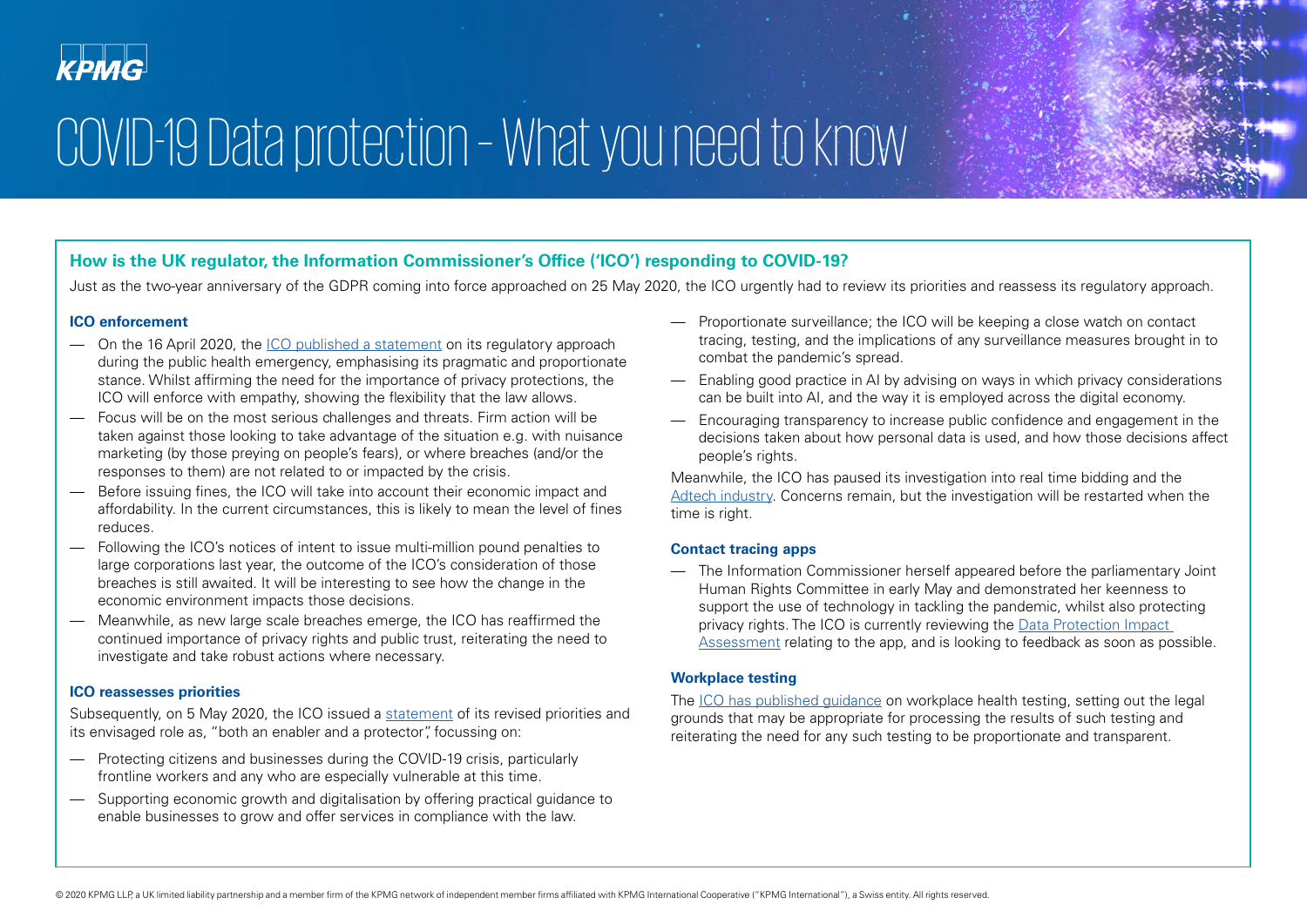## **How is the UK responding to COVID-19?**

The NHS is looking to launch a contact tracing app shortly. Also, the UK government sees the power of data in dealing with the pandemic.

#### **Contact tracing app**

— The UK is one of a small number of countries who have, so far, rejected decentralised contact tracing apps in favour of a centralised system. The government's position is that a centralised system will make the app more effective and enable them to better respond to, and combat, the spread of the virus. The app has been undergoing initial field testing on the Isle of Wight.

#### **A platform to centralise disparate NHS data**

- The unprecedented challenges of the COVID-19 outbreak have urgently brought to the fore the need for the decision-makers to be able to access real-time data in respect of the spread of the virus and its impact on health and care services.
- The government has announced that it has commissioned a data platform that will centralise a huge amount of disparate NHS data to assist with responding to the pandemic – designed to provide secure, reliable and timely data in a way that protects the privacy of UK citizens.
- All data must remain under the control of the NHS, but government has recognised the benefit of enlisting help and expertise from the private sector in the field of technology, naming (inter alia) Google, Microsoft and Amazon Web Services.
- The government intends to close the COVID-19 data platform when the pandemic abates and the outbreak is contained. The data processing agreements put in place include the steps which need to be taken by the private sector to cease processing and to either destroy or return data.
- The government hopes that valuable lessons will be learned from this [project](https://healthtech.blog.gov.uk/2020/03/28/the-power-of-data-in-a-pandemic/)  [about data collection](https://healthtech.blog.gov.uk/2020/03/28/the-power-of-data-in-a-pandemic/), aggregation & analysis, and that the NHS can be made more efficient.



## **How is the EU responding to COVID-19?**

EU institutions have been responding speedily to enable the use of tracking and tracing technologies.

#### **Tracking tools**

- The European Parliament's Civil Liberties Committee stated that they follow developments closely because of the serious risks that such tools may imply for an individual's fundamental rights to a private life and data protection.
- The European Data Protection Supervisory Board identified, as a priority, the need for guidance on issues relating to data protection and the use of tracking and geolocation tools in the context of the pandemic and issued guidelines on 21 April 2020.
- EU Members States, supported by the Commission, [announced](https://ec.europa.eu/commission/presscorner/detail/en/ip_20_670) that they have developed an [EU toolbox](https://ec.europa.eu/health/sites/health/files/ehealth/docs/covid-19_apps_en.pdf) for the use of mobile applications for contact tracing and warning in response to the pandemic. This is part of a common coordinated approach to support the gradual lifting of confinement measures. The common approach aims to exploit the latest privacy-enhancing technological solutions that enable at-risk individuals to be contacted and, if necessary, to be tested as quickly as possible, regardless of their location and the app they are using.